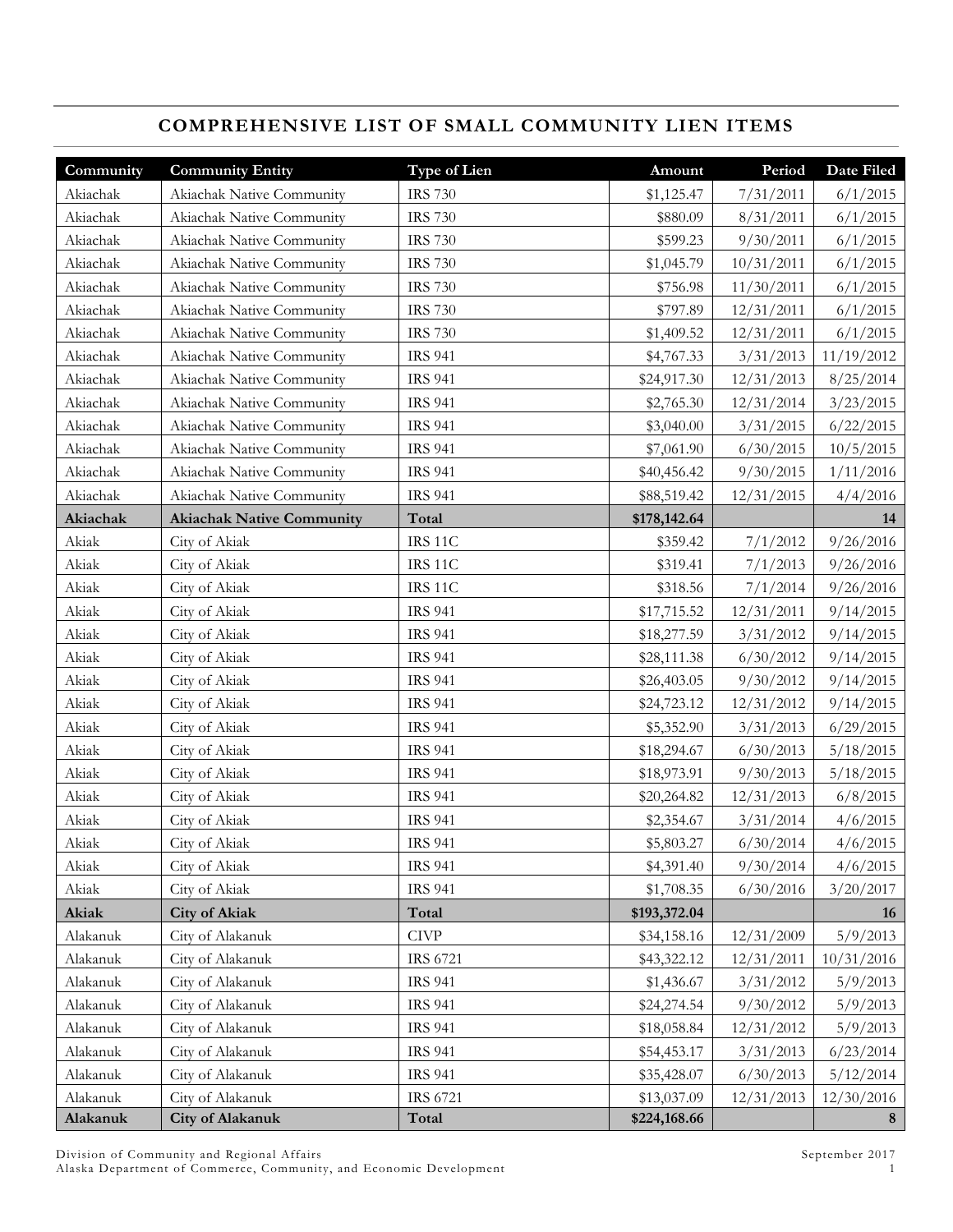| Community         | <b>Community Entity</b>                                                  | <b>Type of Lien</b>                                | Amount     | Period     | Date Filed |
|-------------------|--------------------------------------------------------------------------|----------------------------------------------------|------------|------------|------------|
|                   | Alatna Village (filed as: Alatna                                         | Alaska Employment Security                         |            |            |            |
| Alatna            | Tribal Council)                                                          | $\operatorname{Tax}$                               | \$466.00   | 12/31/2008 | 2/8/2010   |
| Alatna            | Alatna Village (filed as: Alatna<br><b>Tribal Council)</b>               | Total                                              | \$466.00   |            | 1          |
|                   |                                                                          |                                                    |            |            |            |
| Allakaket         | Allakaket Village (filed as: Allakaket<br>Village Council)               | Alaska Employment Security<br>Tax                  | \$1,995.49 | 6/30/2005  | 10/17/2006 |
| Allakaket         | Allakaket Village (filed as: Allakaket<br>Village Council)               | Alaska Employment Security<br>$\operatorname{Tax}$ | \$2,157.81 | 9/30/2005  | 10/17/2006 |
| Allakaket         | Allakaket Village (filed as: Allakaket<br>Village Council)               | Alaska Employment Security<br>Tax                  | \$206.84   | 12/31/2005 | 10/17/2006 |
| Allakaket         | Allakaket Village (filed as: Allakaket<br>Village Council)               | Alaska Employment Security<br>Tax                  | \$411.54   | 3/31/2006  | 10/17/2006 |
| Allakaket         | Allakaket Village (filed as: Allakaket<br>Village Council)               | Alaska Employment Security<br>Tax                  | \$291.72   | 6/30/2006  | 10/17/2006 |
| Allakaket         | Allakaket Village (filed as: Allakaket<br>Village Council)               | Alaska Employment Security<br>Tax                  | \$39.89    | 3/30/2013  | 12/6/2013  |
| Allakaket         | Allakaket Village (filed as:<br><b>Allakaket Village Council)</b>        | Total                                              | \$5,103.29 |            | 6          |
| Anaktuvuk<br>Pass | City of Anaktuvuk Pass (filed as:<br>Anaktuvuk Pass City Council)        | <b>IRS 941</b>                                     | \$5,245.29 | 9/30/2016  | 3/21/2017  |
| Anaktuvuk<br>Pass | City of Anaktuvuk Pass (filed as:<br><b>Anaktuvuk Pass City Council)</b> | Total                                              | \$5,245.29 |            | 1          |
|                   | City of Anvik (filed as: Anvik Tribal                                    |                                                    |            |            |            |
| Anvik             | Council)<br>City of Anvik (filed as: Anvik Tribal                        | <b>IRS 941</b>                                     | \$216.07   | 12/31/2010 | 2/10/2017  |
| Anvik             | Council)<br>City of Anvik (filed as: Anvik Tribal                        | <b>IRS 941</b>                                     | \$1,543.56 | 9/30/2011  | 2/10/2017  |
| Anvik             | Council)                                                                 | <b>IRS 941</b>                                     | \$7,567.36 | 9/30/2012  | 2/10/2017  |
| Anvik             | City of Anvik (filed as: Anvik Tribal<br>Council)                        | <b>IRS 941</b>                                     | \$629.76   | 12/31/2012 | 2/10/2017  |
| Anvik             | City of Anvik (filed as: Anvik Tribal<br>Council)                        | <b>IRS 941</b>                                     | \$1,795.13 | 6/30/2013  | 2/10/2017  |
| Anvik             | City of Anvik (filed as: Anvik Tribal<br>Council)                        | <b>IRS 941</b>                                     | \$3,129.48 | 9/30/2013  | 2/10/2017  |
|                   | City of Anvik (filed as: Anvik Tribal                                    |                                                    |            |            |            |
| Anvik             | Council)<br>City of Anvik (filed as: Anvik Tribal                        | <b>IRS 941</b>                                     | \$2,382.10 | 12/31/2013 | 2/10/2017  |
| Anvik             | Council)<br>City of Anvik (filed as: Anvik Tribal                        | <b>IRS 941</b>                                     | \$2,872.44 | 3/31/2014  | 2/10/2017  |
| Anvik             | Council)<br>City of Anvik (filed as: Anvik Tribal                        | <b>IRS 941</b>                                     | \$3,037.58 | 9/30/2014  | 2/10/2017  |
| Anvik             | Council)                                                                 | <b>IRS 941</b>                                     | \$2,825.22 | 12/31/2014 | 2/10/2017  |
| Anvik             | City of Anvik (filed as: Anvik Tribal<br>Council)                        | <b>IRS 941</b>                                     | \$2,127.07 | 3/31/2015  | 2/10/2017  |
| Anvik             | City of Anvik (filed as: Anvik Tribal<br>Council)                        | <b>IRS 941</b>                                     | \$2,514.50 | 6/30/2015  | 2/10/2017  |
|                   | City of Anvik (filed as: Anvik Tribal                                    |                                                    |            |            |            |
| Anvik             | Council)<br>City of Anvik (filed as: Anvik Tribal                        | <b>IRS 941</b>                                     | \$3,395.28 | 9/30/2015  | 2/10/2017  |
| Anvik             | Council)<br>City of Anvik (filed as: Anvik Tribal                        | <b>IRS 941</b>                                     | \$6,546.11 | 12/31/2015 | 2/10/2017  |
| Anvik             | Council)                                                                 | <b>IRS 941</b>                                     | \$4,517.94 | 3/31/2016  | 2/10/2017  |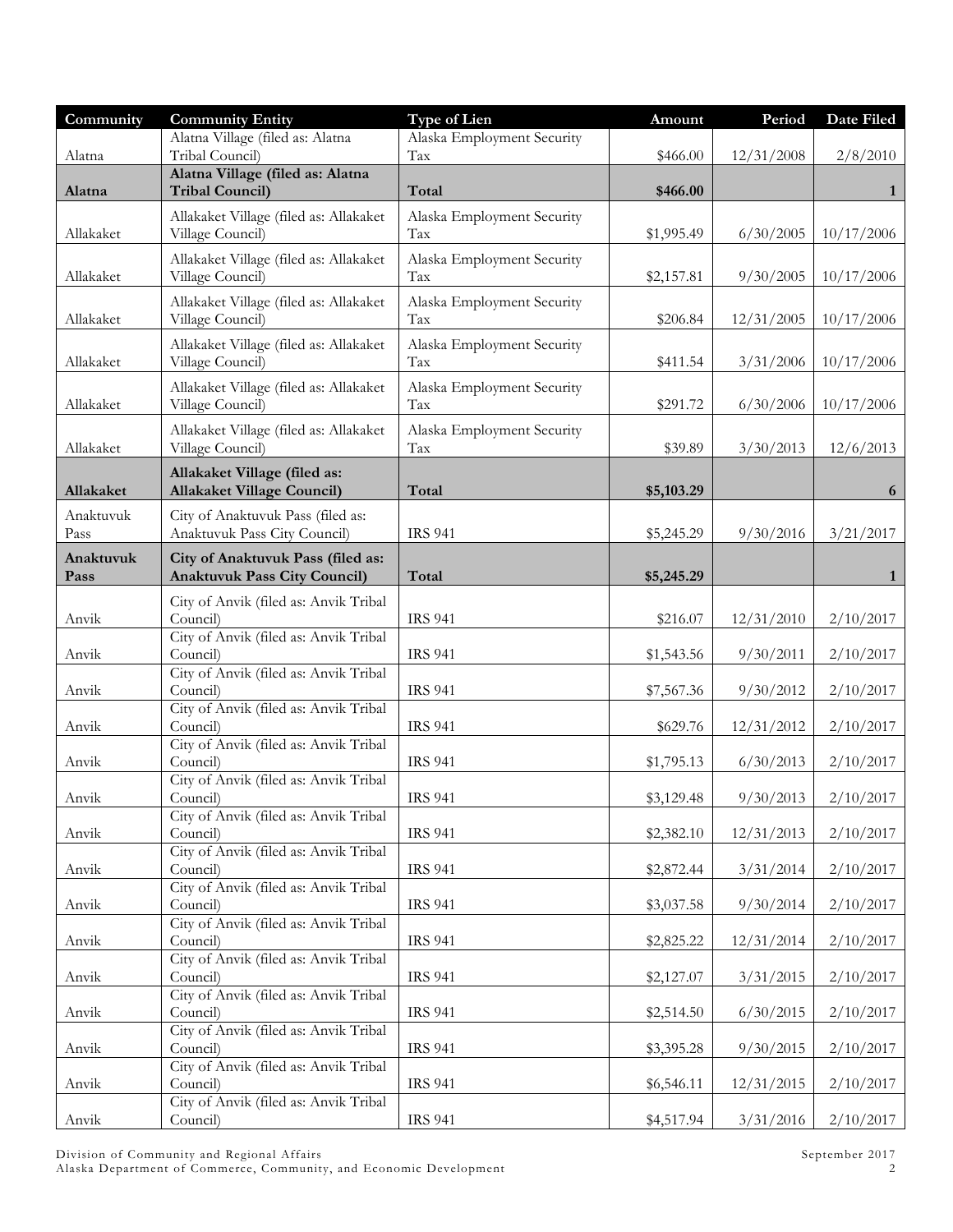| Community         | <b>Community Entity</b>                                            | <b>Type of Lien</b>               | Amount       | Period     | Date Filed   |
|-------------------|--------------------------------------------------------------------|-----------------------------------|--------------|------------|--------------|
|                   | City of Anvik (filed as: Anvik Tribal                              |                                   |              |            |              |
| Anvik             | Council)<br>City of Anvik (filed as: Anvik Tribal                  | <b>IRS 941</b>                    | \$38,696.32  | 6/30/2016  | 2/10/2017    |
| Anvik             | Council)                                                           | <b>IRS 941</b>                    | \$4,506.94   | 9/30/2016  | 2/10/2017    |
|                   | City of Anvik (filed as: Anvik                                     |                                   |              |            |              |
| Anvik             | <b>Tribal Council)</b>                                             | Total                             | \$88,302.86  |            | 17           |
|                   |                                                                    |                                   |              |            |              |
| Atmautluak        | Village of Atmautluak                                              | <b>IRS 6721</b>                   | \$1,784.98   | 12/31/2010 | 9/26/2016    |
| Atmautluak        | Village of Atmautluak                                              | <b>IRS 941</b>                    | \$6,260.04   | 6/30/2012  | 9/26/2016    |
| Atmautluak        | Village of Atmautluak                                              | <b>IRS 941</b>                    | \$12,883.16  | 9/30/2012  | 9/26/2016    |
| Atmautluak        | Village of Atmautluak                                              | <b>IRS 941</b>                    | \$8,400.87   | 12/31/2012 | 9/26/2016    |
| Atmautluak        | Village of Atmautluak                                              | <b>IRS 941</b>                    | \$44,537.90  | 3/31/2013  | 9/26/2016    |
| Atmautluak        | Village of Atmautluak                                              | <b>IRS 941</b>                    | \$3,701.35   | 9/30/2013  | 9/26/2016    |
| Atmautluak        | Village of Atmautluak                                              | <b>IRS 941</b>                    | \$42,382.58  | 12/31/2013 | 9/26/2016    |
| Atmautluak        | Village of Atmautluak                                              | <b>IRS 941</b>                    | \$7,098.89   | 9/30/2014  | 9/26/2016    |
| Atmautluak        | Village of Atmautluak                                              | <b>IRS 941</b>                    | \$9,907.32   | 12/31/2014 | 9/26/2016    |
| Atmautluak        | Village of Atmautluak                                              | <b>IRS 941</b>                    | \$58,837.49  | 3/31/2015  | 9/26/2016    |
| Atmautluak        | Village of Atmautluak                                              | <b>IRS 941</b>                    | \$29,319.54  | 6/30/2015  | 9/26/2016    |
| Atmautluak        | Village of Atmautluak                                              | <b>IRS 941</b>                    | \$21,949.75  | 12/31/2015 | 9/26/2016    |
| Atmautluak        | Village of Atmautluak                                              | <b>IRS 941</b>                    | \$18,827.76  | 3/31/2016  | 9/26/2016    |
| Atmautluak        | Village of Atmautluak                                              | <b>IRS 941</b>                    | \$27,762.59  | 6/30/2016  | 12/1/2016    |
|                   | Village of Atmautluak (filed as:                                   |                                   |              |            |              |
| Atmautluak        | Atmauluak Traditional Council)                                     | <b>IRS 941</b>                    | \$3,734.30   | 9/30/2016  | 3/1/2017     |
|                   | Village of Atmautluak (filed as:                                   |                                   |              |            |              |
| Atmautluak        | Atmauluak Traditional Council)                                     | <b>IRS 730</b>                    | \$479.40     | 10/31/2013 | 3/1/2017     |
|                   | Village of Atmautluak (filed as:                                   |                                   |              |            |              |
| Atmautluak        | Atmauluak Traditional Council)                                     | <b>IRS 730</b>                    | \$83.18      | 3/31/2014  | 3/1/2017     |
| Atmautluak        | Village of Atmautluak (filed as:<br>Atmauluak Traditional Council) | <b>IRS 730</b>                    |              | 4/30/2014  | 3/1/2017     |
|                   |                                                                    |                                   | \$95.55      |            |              |
| Atmautluak        | Village of Atmautluak (filed as:<br>Atmauluak Traditional Council) | <b>IRS 730</b>                    | \$85.01      | 11/30/2015 | 3/1/2017     |
|                   |                                                                    |                                   |              |            |              |
| Atmautluak        | Village of Atmautluak (filed as:<br>Atmauluak Traditional Council) | <b>IRS 730</b>                    | \$74.61      | 12/31/2015 | 3/1/2017     |
|                   | Village of Atmautluak (filed as:                                   |                                   |              |            |              |
| Atmautluak        | Atmauluak Traditional Council)                                     | <b>IRS 730</b>                    | \$53.71      | 2/29/2016  | 3/1/2017     |
|                   | Village of Atmautluak (filed as:                                   |                                   |              |            |              |
| Atmautluak        | Atmauluak Traditional Council)                                     | <b>IRS 730</b>                    | \$82.65      | 3/31/2016  | 3/1/2017     |
|                   | Village of Atmautluak (filed as:                                   |                                   |              |            |              |
| Atmautluak        | Atmauluak Traditional Council)                                     | <b>IRS 730</b>                    | \$50.58      | 4/30/2016  | 3/1/2017     |
|                   |                                                                    |                                   |              |            |              |
| Atmautluak        | <b>Village of Atmautluak</b>                                       | Total                             | \$298,393.21 |            | 23           |
| Brevig<br>Mission | City of Brevig Mission                                             | Alaska Employment Security<br>Tax | \$2,717.57   | 2/27/2013  | 3/1/2013     |
| <b>Brevig</b>     |                                                                    |                                   |              |            |              |
| Mission           | <b>City of Brevig Mission</b>                                      | Total                             | \$2,717.57   |            | $\mathbf{1}$ |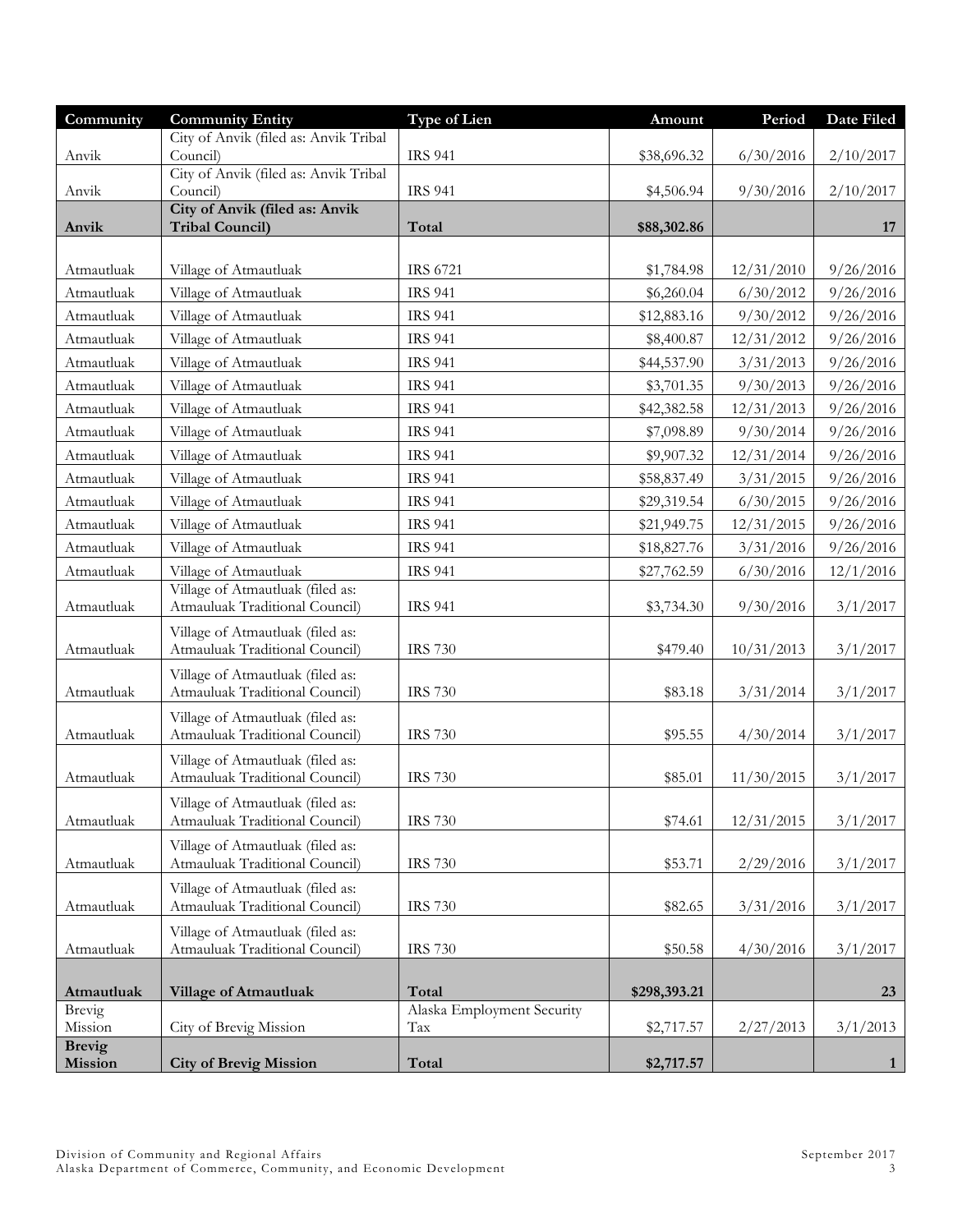| Community                       | <b>Community Entity</b>                                                  | <b>Type of Lien</b>               | Amount      | Period     | Date Filed     |
|---------------------------------|--------------------------------------------------------------------------|-----------------------------------|-------------|------------|----------------|
| Chefornak                       | Village of Chefornak (filed as:<br>Chefornak Traditional Council)        | Alaska Employment Security<br>Tax | \$1,046.64  | 6/30/2001  | 11/23/2001     |
| Chefornak                       | Village of Chefornak (filed as:<br>Chefornak Traditional Council)        | Alaska Employment Security<br>Tax | \$4,786.15  | 9/30/2002  | 2/15/2003      |
| Chefornak                       | Village of Chefornak (filed as:<br><b>Chefornak Traditional Council)</b> | Total                             | \$5,832.79  |            | 2              |
| Chevak                          | City of Chevak (filed as: City<br>Council Chevak)                        | Alaska Employment Security<br>Tax | \$11,019.55 | 6/30/2007  | 10/10/2007     |
| Chevak                          | City of Chevak (Filed as: Chevak<br>City Council)                        | Alaska Employment Security<br>Tax | \$2,178.55  | 12/31/2016 | 6/26/2017      |
| Chevak                          | City of Chevak (filed as: City<br>Council Chevak)                        | Alaska Employment<br>Security Tax | \$1,946.18  | 9/30/2016  | 3/13/2017      |
| Chevak                          | City of Chevak (filed as: City<br>Council Chevak)                        | Alaska Employment<br>Security Tax | \$1,876.89  | 3/31/2017  | 8/18/2017      |
| Chevak                          | City of Chevak (filed as: City<br><b>Council Chevak)</b>                 | Total                             | \$17,021.17 |            | $\overline{4}$ |
| Dillingham                      | City of Dillingham                                                       | Final Judgment                    | \$70,000.00 | 10/27/2009 | 11/3/2009      |
| Dillingham                      | City of Dillingham                                                       | Total                             | \$70,000.00 |            | $\mathbf{1}$   |
| Dot Lake<br>Village             | Village of Dot Lake                                                      | Alaska Employment Security<br>Tax | \$12,103.35 | 6/30/2016  | 10/6/2016      |
| Dot Lake<br>Village             | Village of Dot Lake                                                      | Alaska Employment Security<br>Tax | \$10,202.20 | 12/31/2015 | 4/6/2016       |
| Dot Lake<br>Village             | Village of Dot Lake                                                      | Alaska Employment Security<br>Tax | \$8,799.67  | 6/30/2015  | 10/2/2015      |
| Dot Lake<br>Village<br>Dot Lake | Village of Dot Lake                                                      | Alaska Employment Security<br>Tax | \$6,670.57  | 9/30/2014  | 1/9/2015       |
| Village                         | Village of Dot Lake                                                      | Alaska Employment Security<br>Tax | \$7,008.94  | 12/31/2014 | 4/9/2015       |
| Dot Lake<br>Village             | Village of Dot Lake                                                      | Alaska Employment Security<br>Tax | \$8,002.02  | 3/31/2015  | 7/8/2015       |
| Dot Lake<br>Village             | Village of Dot Lake                                                      | Alaska Employment Security<br>Tax | \$11,611.09 | 3/31/2016  | 7/8/2016       |
| Dot Lake<br>Village             | Village of Dot Lake                                                      | Alaska Employment Security<br>Tax | \$14,045.33 | 9/30/2016  | 1/12/2017      |
| Dot Lake<br>Village             | Village of Dot Lake                                                      | Alaska Employment Security<br>Tax | \$1,753.17  | 12/31/2016 | 5/25/2017      |
| Dot Lake<br>Village             | Village of Dot Lake                                                      | Alaska Employment Security<br>Tax | \$9,268.32  | 9/30/2015  | 1/13/2016      |
| Dot Lake<br>Village             | <b>Village of Dot Lake</b>                                               | Total                             | \$89,464.66 |            | 10             |
| Elim                            | City of Elim                                                             | <b>IRS 941</b>                    | \$2,834.64  | 3/31/2014  | 2/1/2017       |
| Elim                            | City of Elim                                                             | <b>IRS 941</b>                    | \$1,358.41  | 12/31/2014 | 2/1/2017       |
| Elim                            | City of Elim                                                             | <b>IRS 941</b>                    | \$1,404.96  | 3/31/2015  | 2/1/2017       |
| Elim                            | City of Elim                                                             | <b>IRS 941</b>                    | \$1,230.43  | 6/30/2015  | 2/1/2017       |
| Elim                            | City of Elim                                                             | <b>IRS 941</b>                    | \$7,775.82  | 9/30/2015  | 2/1/2017       |
| Elim                            | City of Elim                                                             | <b>IRS 941</b>                    | \$22,483.41 | 12/31/2015 | 2/1/2017       |
| Elim                            | City of Elim                                                             | <b>IRS 941</b>                    | \$1,167.98  | 3/31/2016  | 2/1/2017       |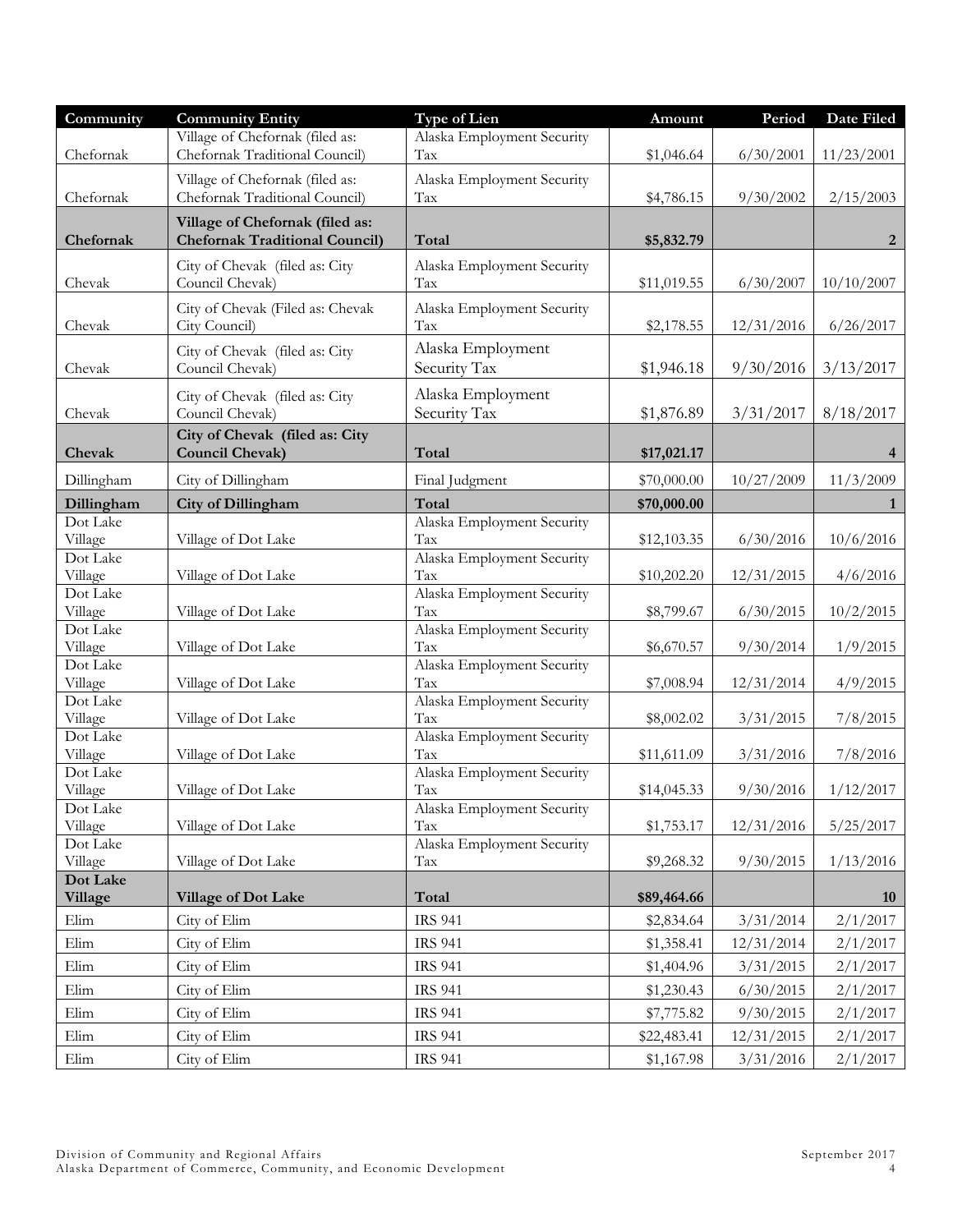| Community              | <b>Community Entity</b>                                                    | Type of Lien                        | Amount         | Period     | Date Filed |
|------------------------|----------------------------------------------------------------------------|-------------------------------------|----------------|------------|------------|
| Elim                   | City of Elim                                                               | <b>IRS 941</b>                      | \$23,405.80    | 6/30/2016  | 2/1/2017   |
| Elim                   | City of Elim                                                               | <b>IRS 941</b>                      | \$18,333.39    | 9/30/2016  | 3/31/2017  |
| Elim                   | <b>City of Elim</b>                                                        | Total                               | \$79,994.84    |            | 9          |
| Emmonak                |                                                                            | Alaska Employment Security<br>Tax   |                |            |            |
|                        | Emmonak Expense Committee                                                  | Alaska Employment Security          | \$352.86       | 12/31/2004 | 2/28/2006  |
| Emmonak                | Emmonak Expense Committee                                                  | Tax                                 | \$884.74       | 3/31/2005  | 2/28/2006  |
|                        |                                                                            | Alaska Employment Security          |                |            |            |
| Emmonak                | Emmonak Expense Committee                                                  | Tax<br>Alaska Employment Security   | \$948.87       | 6/30/2005  | 2/28/2006  |
| Emmonak                | Emmonak Expense Committee                                                  | Tax                                 | \$1,016.98     | 9/30/2005  | 2/28/2006  |
|                        |                                                                            | Alaska Employment Security          |                |            |            |
| Emmonak                | Emmonak Expense Committee                                                  | Tax                                 | \$1,172.46     | 12/31/2005 | 2/28/2006  |
| Emmonak                | <b>Emmonak Expense Committee</b>                                           | Total<br>Alaska Employment Security | \$4,375.91     |            | 5          |
| Goodnews Bay           | City of Goodnews Bay                                                       | Tax                                 | \$4,601.70     | 6/30/2016  | 3/9/2017   |
|                        |                                                                            | Alaska Employment Security          |                |            |            |
| Goodnews Bay           | City of Goodnews Bay                                                       | Tax                                 | \$5,150.55     | 9/30/2016  | 3/9/2017   |
| Goodnews<br><b>Bay</b> | <b>City of Goodnews Bay</b>                                                | Total                               | \$9,752.25     |            | 2          |
| Hoonah                 | Hoonah Indian Association                                                  | <b>IRS 941</b>                      | \$4,454.00     | 3/31/2006  | 4/5/2010   |
| Hoonah                 | Hoonah Indian Association                                                  | <b>IRS 941</b>                      | \$29,468.97    | 6/30/2006  | 4/5/2010   |
| Hoonah                 | Hoonah Indian Association                                                  | <b>IRS 941</b>                      | \$104,061.95   | 9/30/2006  | 4/5/2010   |
| Hoonah                 | Hoonah Indian Association                                                  | <b>IRS 941</b>                      | \$91,632.08    | 12/31/2006 | 4/5/2010   |
| Hoonah                 | Hoonah Indian Association                                                  | <b>IRS 941</b>                      | \$106,536.22   | 3/31/2007  | 4/5/2010   |
| Hoonah                 | Hoonah Indian Association                                                  | <b>IRS 941</b>                      | \$103,842.12   | 6/30/2007  | 4/5/2010   |
| Hoonah                 | Hoonah Indian Association                                                  | <b>IRS 941</b>                      | \$101,183.11   | 9/30/2007  | 4/5/2010   |
| Hoonah                 | Hoonah Indian Association                                                  | <b>IRS 941</b>                      | \$98,630.38    | 12/31/2007 | 4/5/2010   |
| Hoonah                 | Hoonah Indian Association                                                  | <b>IRS 941</b>                      | \$81,410.77    | 3/31/2008  | 4/5/2010   |
| Hoonah                 | Hoonah Indian Association                                                  | <b>IRS 941</b>                      | \$81,926.21    | 6/30/2008  | 4/5/2010   |
| Hoonah                 | Hoonah Indian Association                                                  | <b>IRS 941</b>                      | \$75,079.36    | 9/30/2008  | 4/5/2010   |
| Hoonah                 | Hoonah Indian Association                                                  | <b>IRS 941</b>                      | \$84,642.51    | 12/31/2008 | 4/5/2010   |
| Hoonah                 | Hoonah Indian Association                                                  | <b>IRS 941</b>                      | \$71,216.54    | 3/31/2009  | 4/5/2010   |
| Hoonah                 | Hoonah Indian Association                                                  | <b>IRS 941</b>                      | \$57,042.29    | 6/30/2009  | 4/5/2010   |
| Hoonah                 | <b>Hoonah Indian Association</b>                                           | Total                               | \$1,091,126.51 |            | 14         |
|                        | Native Village of Hooper Bay (filed                                        |                                     |                |            |            |
| Hooper Bay             | as: Hooper Bay Traditional Council)                                        | <b>IRS 941</b>                      | \$10,021.83    | 6/30/2005  | 12/4/2007  |
|                        | Native Village of Hooper Bay (filed                                        |                                     |                |            |            |
| Hooper Bay             | as: Hooper Bay Traditional Council)                                        | <b>IRS 941</b>                      | \$13,678.90    | 9/30/2005  | 12/4/2007  |
| Hooper Bay             | Native Village of Hooper Bay (filed<br>as: Hooper Bay Traditional Council) | <b>IRS 941</b>                      | \$14,892.93    | 6/30/2006  | 12/4/2007  |
|                        |                                                                            |                                     |                |            |            |
| Hooper Bay             | Native Village of Hooper Bay (filed<br>as: Hooper Bay Traditional Council) | <b>IRS 941</b>                      | \$11,977.93    | 9/30/2006  | 12/4/2007  |
|                        | Native Village of Hooper Bay (filed                                        |                                     |                |            |            |
| Hooper Bay             | as: Hooper Bay Traditional Council)                                        | <b>IRS 941</b>                      | \$7,044.37     | 12/31/2006 | 12/4/2007  |
|                        | Native Village of Hooper Bay (filed                                        |                                     |                |            |            |
| Hooper Bay             | as: Hooper Bay Traditional Council)                                        | <b>IRS 941</b>                      | \$5,145.63     | 3/31/2007  | 12/4/2007  |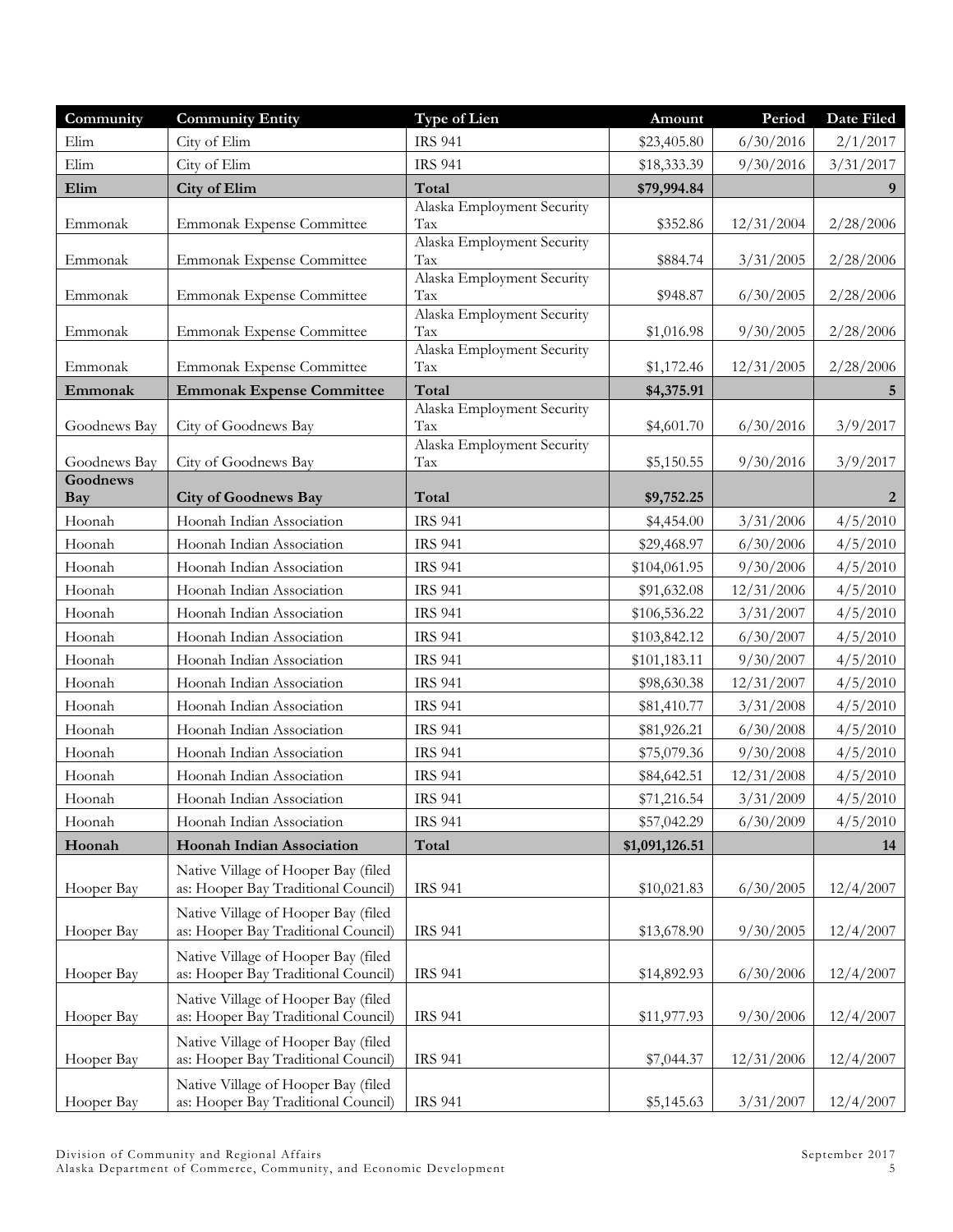| Community         | <b>Community Entity</b>                                                    | Type of Lien                      | Amount       | Period     | Date Filed   |
|-------------------|----------------------------------------------------------------------------|-----------------------------------|--------------|------------|--------------|
|                   | Native Village of Hooper Bay (filed                                        |                                   |              |            |              |
| Hooper Bay        | as: Hooper Bay Traditional Council)                                        | <b>IRS 941</b>                    | \$3,831.21   | 6/30/2007  | 12/4/2007    |
| Hooper Bay        | Native Village of Hooper Bay (filed<br>as: Hooper Bay Traditional Council) | <b>IRS 941</b>                    | \$487.99     | 9/30/2007  |              |
|                   |                                                                            |                                   |              |            | 3/18/2008    |
| Hooper Bay        | Native Village of Hooper Bay (filed<br>as: Hooper Bay Traditional Council) | <b>IRS 941</b>                    | \$1,287.63   | 12/31/2007 | 7/1/2008     |
|                   | Native Village of Hooper Bay (filed                                        |                                   |              |            |              |
| Hooper Bay        | as: Hooper Bay Traditional Council)                                        | <b>IRS 941</b>                    | \$4,858.46   | 6/30/2011  | 10/7/2013    |
|                   | Native Village of Hooper Bay (filed                                        |                                   |              |            |              |
| Hooper Bay        | as: Hooper Bay Traditional Council)                                        | <b>IRS 941</b>                    | \$13,716.56  | 12/31/2011 | 7/29/2013    |
|                   | Native Village of Hooper Bay (filed                                        |                                   |              |            |              |
| Hooper Bay        | as: Hooper Bay Traditional Council)                                        | <b>IRS 941</b>                    | \$6,440.49   | 3/31/2012  | 8/12/2013    |
| Hooper Bay        | Native Village of Hooper Bay (filed<br>as: Hooper Bay Traditional Council) | <b>IRS 941</b>                    | \$17,548.52  | 6/30/2012  | 9/1/2014     |
|                   | Native Village of Hooper Bay (filed                                        |                                   |              |            |              |
| Hooper Bay        | as: Hooper Bay Traditional Council)                                        | <b>IRS 941</b>                    | \$29,303.67  | 9/30/2012  | 9/1/2014     |
|                   | Native Village of Hooper Bay (filed                                        |                                   |              |            |              |
| Hooper Bay        | as: Hooper Bay Traditional Council)<br><b>Native Village of Hooper Bay</b> | <b>IRS 941</b>                    | \$14,085.85  | 12/31/2012 | 9/1/2014     |
|                   | (filed as: Hooper Bay Traditional                                          |                                   |              |            |              |
| <b>Hooper Bay</b> | Council)                                                                   | Total                             | \$154,321.97 |            | 15           |
|                   | Native Village of Nunapitchuk (filed                                       | Alaska Employment Security        |              |            |              |
| Nunapitchuk       | as: Nunapitchuk IRA Council)<br>Native Village of Nunapitchuk              | Tax                               | \$3,640.11   | 12/31/1999 | 4/28/2000    |
|                   | (filed as: Nunapitchuk IRA                                                 |                                   |              |            |              |
| Nunapitchuk       | Council)                                                                   | Total                             | \$3,640.11   |            | 1            |
| Point Hope        | City of Point Hope                                                         | <b>IRS 941</b>                    | \$11,179.23  | 3/31/2013  | 4/19/2016    |
| Point Hope        | City of Point Hope                                                         | <b>IRS 941</b>                    | \$4,173.92   | 12/31/2013 | 4/19/2016    |
| Point Hope        | City of Point Hope                                                         | <b>IRS 941</b>                    | \$4,804.71   | 9/31/2014  | 4/19/2016    |
| Point Hope        | City of Point Hope                                                         | <b>IRS 941</b>                    | \$3,597.06   | 12/31/2014 | 4/19/2016    |
| Point Hope        | City of Point Hope                                                         | IRS 6721                          | \$14,169.57  | 12/31/2013 | 11/29/2016   |
| Point Hope        | City of Point Hope                                                         | <b>IRS 941</b>                    | \$124.79     | 3/31/2014  | 11/29/2016   |
| Point Hope        | <b>City of Point Hope</b>                                                  | Total                             | \$38,049.28  |            | 6            |
| Saint Paul        | Saint Paul Island (filed as: Tribal<br>Government of Saint Paul Island)    | Alaska Employment Security<br>Tax | \$8,195.89   | 9/30/2000  | 2/21/2001    |
|                   | Saint Paul Island (filed as: Tribal                                        |                                   |              |            |              |
| Saint Paul        | Government of Saint Paul Island)                                           | Total                             | \$8,195.89   |            | $\mathbf{1}$ |
| Savoonga          | Native Village of Savoonga                                                 | IRS 6721                          | \$12,251.53  | 3/31/2012  | 9/3/2012     |
| Savoonga          | Native Village of Savoonga                                                 | <b>IRS 941</b>                    | \$732.52     | 12/31/2009 | 9/17/2012    |
| Savoonga          | Native Village of Savoonga                                                 | <b>IRS 941</b>                    | \$3,154.31   | 9/30/2010  | 7/29/2013    |
| Savoonga          | Native Village of Savoonga                                                 | <b>IRS 941</b>                    | \$48.88      | 9/30/2010  | 12/20/2010   |
| Savoonga          | Native Village of Savoonga                                                 | <b>IRS 941</b>                    | \$20,083.28  | 12/31/2010 | 8/20/2012    |
| Savoonga          | Native Village of Savoonga                                                 | <b>IRS 941</b>                    | \$67,467.72  | 3/31/2011  | 8/20/2012    |
| Savoonga          | Native Village of Savoonga                                                 | <b>IRS 941</b>                    | \$67,835.31  | 6/30/2011  | 8/20/2012    |
| Savoonga          | Native Village of Savoonga                                                 | <b>IRS 941</b>                    | \$164,050.25 | 9/30/2011  | 8/27/2013    |
| Savoonga          | Native Village of Savoonga                                                 | <b>IRS 941</b>                    | \$68,238.02  | 9/30/2011  | 8/20/2012    |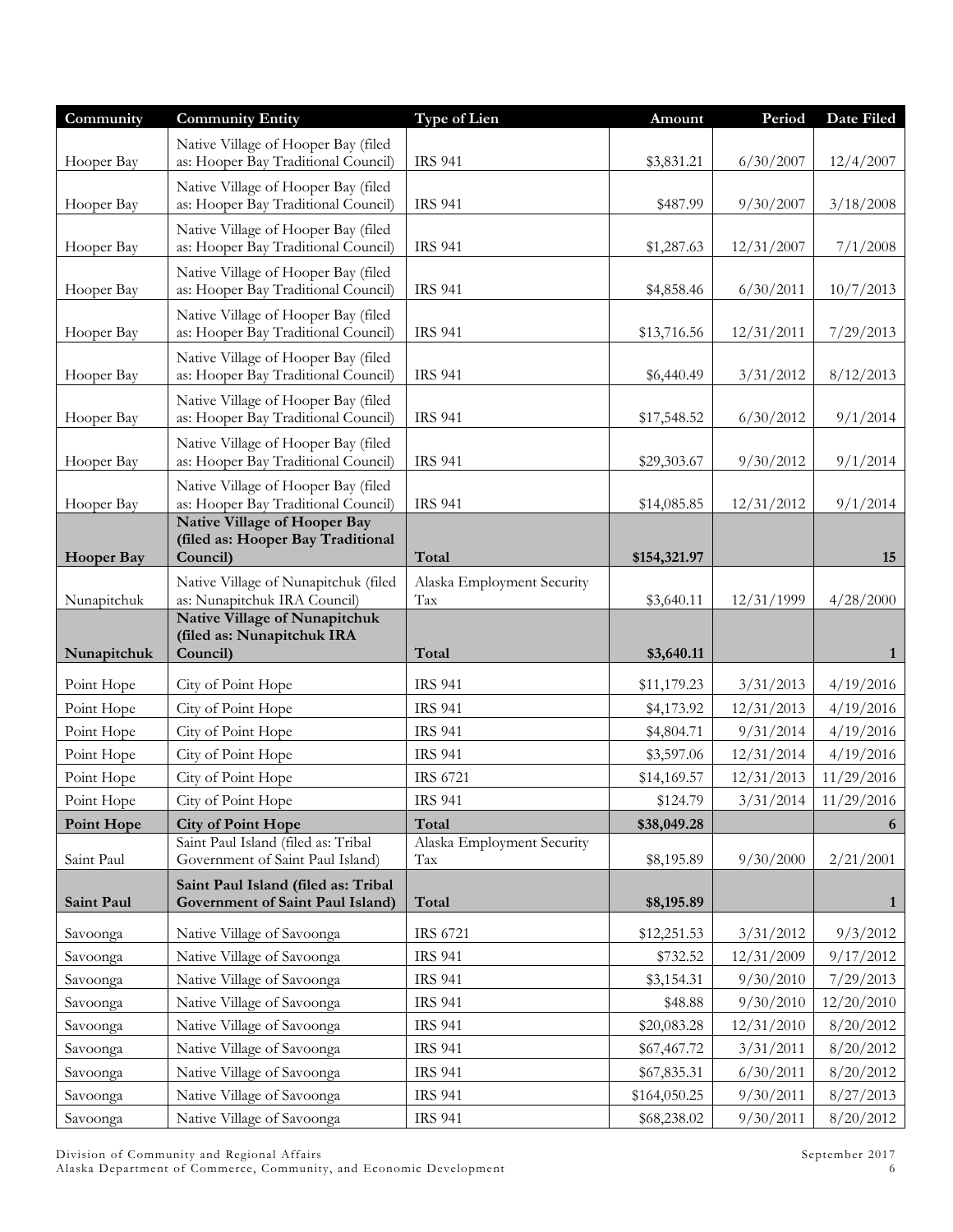| Community             | <b>Community Entity</b>                                | <b>Type of Lien</b>               | Amount                    | Period     | <b>Date Filed</b>           |
|-----------------------|--------------------------------------------------------|-----------------------------------|---------------------------|------------|-----------------------------|
| Savoonga              | Native Village of Savoonga                             | <b>IRS 941</b>                    | \$68,726.51               | 12/31/2011 | 8/20/2012                   |
| Savoonga              | Native Village of Savoonga                             | <b>IRS 941</b>                    | \$10,462.16               | 6/30/2012  | 8/27/2013                   |
| Savoonga              | Native Village of Savoonga                             | <b>IRS 941</b>                    | \$49,239.91               | 9/30/2012  | 8/27/2013                   |
| Savoonga              | <b>Native Village of Savoonga</b>                      | Total                             | \$532,290.40              |            | 12                          |
| Selawik               | Native Village of Selawik                              | Judgment on Confession            | \$39,279.51               | 7/5/2011   | 7/11/2011                   |
| Selawik               | <b>Native Village of Selawik</b>                       | Total                             | \$39,279.51               |            | $\mathbf{1}$                |
|                       | City of Selawik (filed as: Selawik                     | Alaska Employment Security        |                           |            |                             |
| Selawik               | City Council)<br>City of Selawik (filed as: Selawik    | Tax                               | \$3,628.17                | 3/31/2017  | 8/10/2017                   |
| Selawik               | <b>City Council)</b>                                   | Total                             | \$3,628.17                |            | $\mathbf{1}$                |
|                       |                                                        | Alaska Employment Security        |                           |            |                             |
| Shaktoolik            | City of Shaktoolik                                     | Tax                               | \$1,987.90                | 12/31/2005 | 5/27/2008                   |
| Shaktoolik            | <b>City of Shaktoolik</b>                              | Total                             | \$1,987.90                |            | 1                           |
| Shageluk              | Native Village of Shageluk                             | Alaska Employment Security<br>Tax |                           |            |                             |
|                       |                                                        | Alaska Employment Security        | \$7,329.36                | 1/31/2015  | 5/4/2017                    |
| Shageluk              | Native Village of Shageluk                             | Tax                               | \$7,899.86                | 6/30/2015  | 5/4/2017                    |
|                       |                                                        | Alaska Employment Security        |                           |            |                             |
| Shageluk              | Native Village of Shageluk                             | Tax<br>Alaska Employment Security | \$8,511.15                | 9/30/2015  | 5/4/2017                    |
| Shageluk              | Native Village of Shageluk                             | Tax                               | \$9,165.72                | 12/31/2015 | 5/4/2017                    |
|                       |                                                        | Alaska Employment Security        |                           |            |                             |
| Shageluk              | Native Village of Shageluk                             | Tax                               | \$8,449.98                | 1/31/2016  | 5/4/2017                    |
| Shageluk              | Native Village of Shageluk                             | Alaska Employment Security<br>Tax | \$9,091.38                | 6/30/2016  | 5/4/2017                    |
|                       |                                                        | Alaska Employment Security        |                           |            |                             |
| Shageluk              | Native Village of Shageluk                             | Tax                               | \$9,036.10                | 9/30/2016  | 5/4/2017                    |
| Shageluk              | Native Village of Shageluk                             | Alaska Employment Security<br>Tax | \$9,286.11                | 12/31/2016 | 5/4/2017                    |
| Shageluk              | Native Village of Shageluk                             | Total                             | \$68,769.66               |            | 8                           |
|                       |                                                        | Alaska Employment Security        |                           |            |                             |
| Shungnak              | City of Shungnak                                       | Tax                               | \$3,287.27                | 12/31/2013 | 5/1/2014                    |
|                       | City of Shungnak                                       | Alaska Employment Security<br>Tax |                           |            |                             |
| Shungnak              |                                                        | Total                             | \$1,533.24                | 12/31/2016 | 4/24/2017<br>$\overline{2}$ |
| Shungnak<br>Tanacross | <b>City of Shungnak</b><br>Native Village of Tanacross | <b>IRS 941</b>                    | \$4,820.51<br>\$70,609.61 | 3/31/2007  | 8/11/2010                   |
| Tanacross             | <b>Native Village of Tanacross</b>                     | Total                             | \$70,609.61               |            |                             |
| Whale Pass            | Whale Pass Community Association                       | Final Judgment                    | \$3,073.12                | 1/22/2010  | $\mathbf{1}$<br>2/12/2010   |
| Whale Pass            | Whale Pass Community Association                       | Final Judgment                    | \$3,160.87                | 1/22/2010  | 2/12/2010                   |
|                       | Whale Pass Community Association                       |                                   |                           |            |                             |
| Whale Pass            | <b>Whale Pass Community</b>                            | Final Judgment                    | \$14,376.92               | 1/22/2010  | 2/12/2010                   |
| <b>Whale Pass</b>     | Association                                            | Total                             | \$20,610.91               |            | 3 <sup>1</sup>              |

Source: Alaska Department of Natural Resources, Recorder's Office. Table displays community entities with one or more unreleased lien items between 9/20/2000 and 8/31/2017.